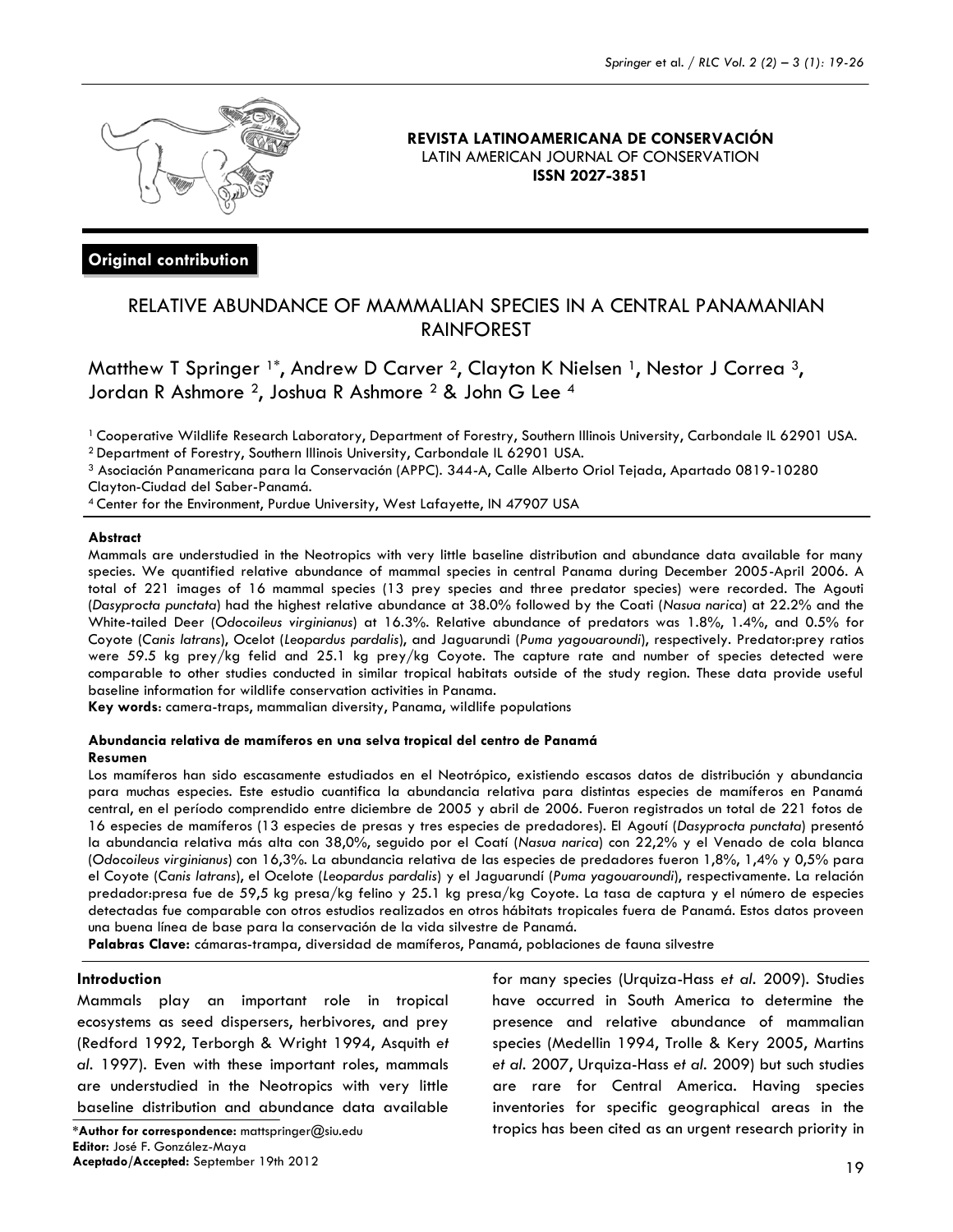order to adequately protect areas with high biodiversity, endemism, or areas of imminent destruction (Soule & Kohm 1989). In addition, assessing protected areas to determine if they are meeting conservation goals requires monitoring population trends of species present, and changes in trends should be documented (Carrillo *et al.* 2000).

One of the most cost-effective methods for monitoring secretive mammalian species is the use of camera traps. Cameras traps are less invasive, time consuming, and cheaper than other methods, thus providing an advantage over other research techniques (Cutler & Swann 1999). Camera traps have been used to quantify presence and relative abundance of rainforest mammals (Sadighi *et al.* 1995, Brooks 1996, Martins *et al.* 2007). Cameras also have been used by researchers to estimate population density and relative abundance of wildlife species (Jacobson *et al.* 1997, Karanth & Nichols 1998, Nielsen & McCollough 2009). In addition to population parameters and presence of species, cameras have been used to assess feeding ecology and activity patterns of wildlife (Grundel 1990, Moreno *et al.* 1995, Pierce *et al.* 1998, Springer *et al.* 2011).

The Republic of Panama requires information on status of mammalian populations to forward conservation initiatives. Currently 35 terrestrial mammals defined as endangered or threatened occur in Panama with little data existing on their abundance and distribution (CITES 2010). Specifically, local biologists are interested in quantitative assessments of relative abundance for: (1) deer [e.g., White-tailed Deer (*Odocoileus virginianus*) and Red-brocket Deer (*Mazama americana*)], (2) felids [e.g., Ocelot (*Leopardus pardalis*)] and (3) Coyote (*Canis latrans*). Deer and felid species represent important native prey and predator species, respectively, in Panama and throughout the Americas.

Ocelot studies have been conducted in other portions of the Neotropics with density estimates ranging from 0.12/km<sup>2</sup> (Dillon & Kelly 2008) in Central America to 0.56/km<sup>2</sup> in South America (Trolle & Kery 2005). Currently, Coyote populations appear to be growing and expanding in distribution in Panama, but the actual distribution and abundance of the Coyote is unknown. Coyotes have been known to outcompete other carnivore species (Litvaitis & Harrison 1989, Moruzzi *et al.* 2002, Livaitis *et al.* 2006) and may pose a new challenge to the conservation of native species in Panama.

We conducted a brief camera trapping survey during 2005-2006 to provide baseline information on the relative abundance of mammals in central Panama. Our first objective was to determine relative abundance and density of mammalian species captured by camera traps, focusing on deer, felids, and coyotes as species of special concern. Our second objective was to calculate predator:prey ratios (Shaller 1972, Emmons 1987) using these data to assess availability of prey items to predators on the study area.

# **Materials and methods**

# *Study area*

This study occurred at the 404-ha Ecoparque Panama protected area, located in central Panama, 16 km west of Panama City (Weaver 2009; Figure 1). The general area consists of the former Howard Air Force Base, Rodman Naval Station, and the Kobe Army Base. The study area receives 260 cm of rainfall annually with 90% occurring during the wet season (May-December; Robinson *et al.* 2000). Average temperatures range between 25o C and 27o C. The area consists of 77% tropical forest and 23% is a mixture of nonnative grasses, shrubland, marsh, and Department of Defense facilities (Asociación Nacional para la Conservación de la Naturaleza [ANCON] 1996). Forested portions consist primarily of semideciduous seasonal forest with three sub-classes: tall forest, mixed forest, and low forest. The dominant tree species include Spanish Elm (*Cordia alliodora*), Yellow Plum (*Spondias mombin*), Trumpet Tree (*Cecropia peltata),* and Cuipo (*Cavanillesia platanifolia*).

# *Methods*

Relative abundance of mammalian species was assessed using remote cameras during 1 December 2005 – 30 April 2006. Two types of digital remote cameras ( $n = 20$ ) were used, the Cuddeback 3 mega pixel NF4300 no-flash and the Moultrie 1.3 mega pixel NFH-DGS-100 infrared trail camera. Cameras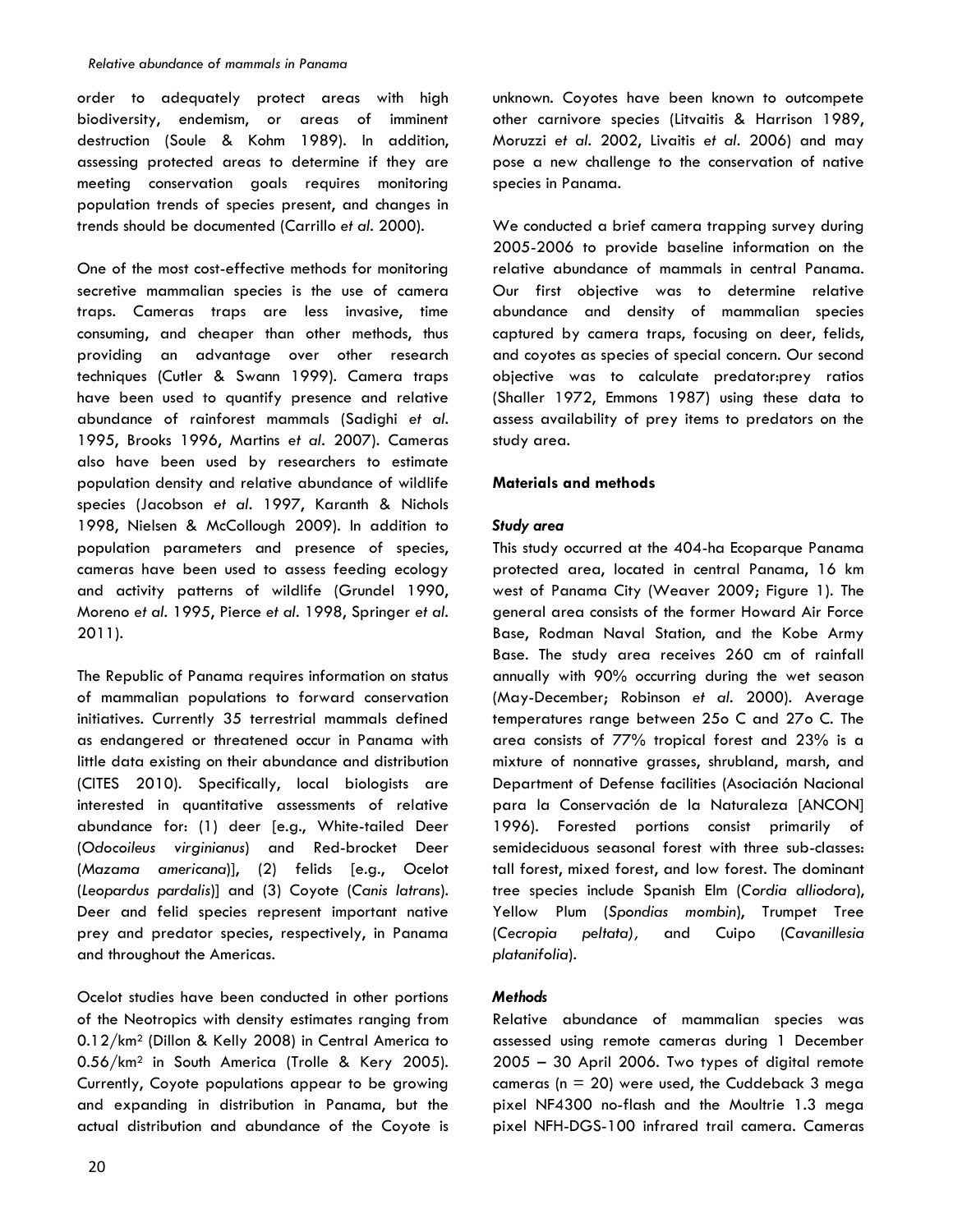were set to operate 24 hours a day, with a picture interval of 1 minute, and were checked on a weekly basis to remove memory cards and replace batteries when necessary. Cameras were placed 1 m off the ground on trees and all vegetation and debris were cleared from the field of view (Nielsen & McCullough 2009). Cameras were unbaited and placed on game trails.



**Figure 1.** Location of study area in central Panama, 2005-06

To reduce the likelihood of sampling the same individuals repeatedly, it was assumed only one individual per species could be captured at each camera-trap location during any 24-hour period. The exception to this was if there was more than one individual captured during a capture event or if individuals could be identified by pelage patterns (Martins *et al.* 2007). This count was referred to as the 24-hour count. To get an understanding of capture rates for each species we divided the sum of the 24 hour count for each species by the total number of 24 hour periods sampled. Relative abundance was calculated by taking the total number of pictures of a given species during the 24-hour periods divided by the total number of pictures during the 24-hour periods for all species and multiplied by 100 to turn this value into a percentage for easier interpretation. To determine the density of each species on the study area, we used the calculated abundances for all species and divided them by the total sampling area (404 ha; Karanth & Nichols 1998). We recognize that using this area for all calculations may result in biased estimates of density, specifically overestimating

density by using an area that is likely smaller than the coverage of the study.

We calculated the kg prey/kg predator ratio (Schaller 1972, Emmons 1987) for animals observed at Ecoparque Panama; prey was considered those species potentially depredated by the predators we observed. We classified the Ocelot, Jaguarondi (*Puma yagouaroundi*), and Coyote as predators and assigned prey using diets of the predators (Emmons 1987, de Oliveira 1998, Hidalgo-Mihart *et al.* 2001, Bianchi *et al.* 2011). We considered the Agouti (*Dasyprocta punctata*), Coati (*Nasua narica*), Collared Peccary (*Tayassu tajacu*), Common Opossum (*Didelphis marsupialis*), Tapeti (*Sylvilagus brasiliensis*), Ninebanded Armadillo (*Dasypus novemcinctus*), Northern Tamadua (*Tamandua mexicana*), Paca (*Agouti paca*), Raccoon (*Procyon lotor*), Red-brocket Deer, Red-tailed Squirrel (*Sciurus granatensis*), Tome's Spiny Rat (*Proechimys semispinosus*), and White-tailed Deer as potential prey items. We calculated prey weight in two ways. For one calculation we limited prey items to that of small prey items  $(< 24$  kg); White-tailed Deer and Red-Brocket dDeer were excluded from these calculations. We removed potential large prey items (> 24 kg) because we did not believe the predators would target prey items this large on a consistent basis. To calculate the kg of small prey available, the average weight of each prey species (Emmons 1997) was multiplied by the total number of captures of each species in the 24-hour trapping intervals, then all weights of prey species were combined (Schaller 1972). The same method was used to estimate the weight of large prey and the predators. We calculated two separate kg prey/kg predator ratios; a felid ratio which excluded the Coyote and an overall predator ratio that included the Coyote. This was done to gain insight into the potential impact of the newly colonizing Coyote into the area. The total for small prey species then was divided by predator species (small prey kg/kg predator) and compared to suggested ratio boundaries for felids (Schaller 1972, Emmons 1987). Since the cited method for calculation of kg prey/kg predator used all potential prey items, a separate ratio including both deer species were calculated to understand the potential impact on the ratio with the inclusion of these larger herbivores which may be taken by predators we observed,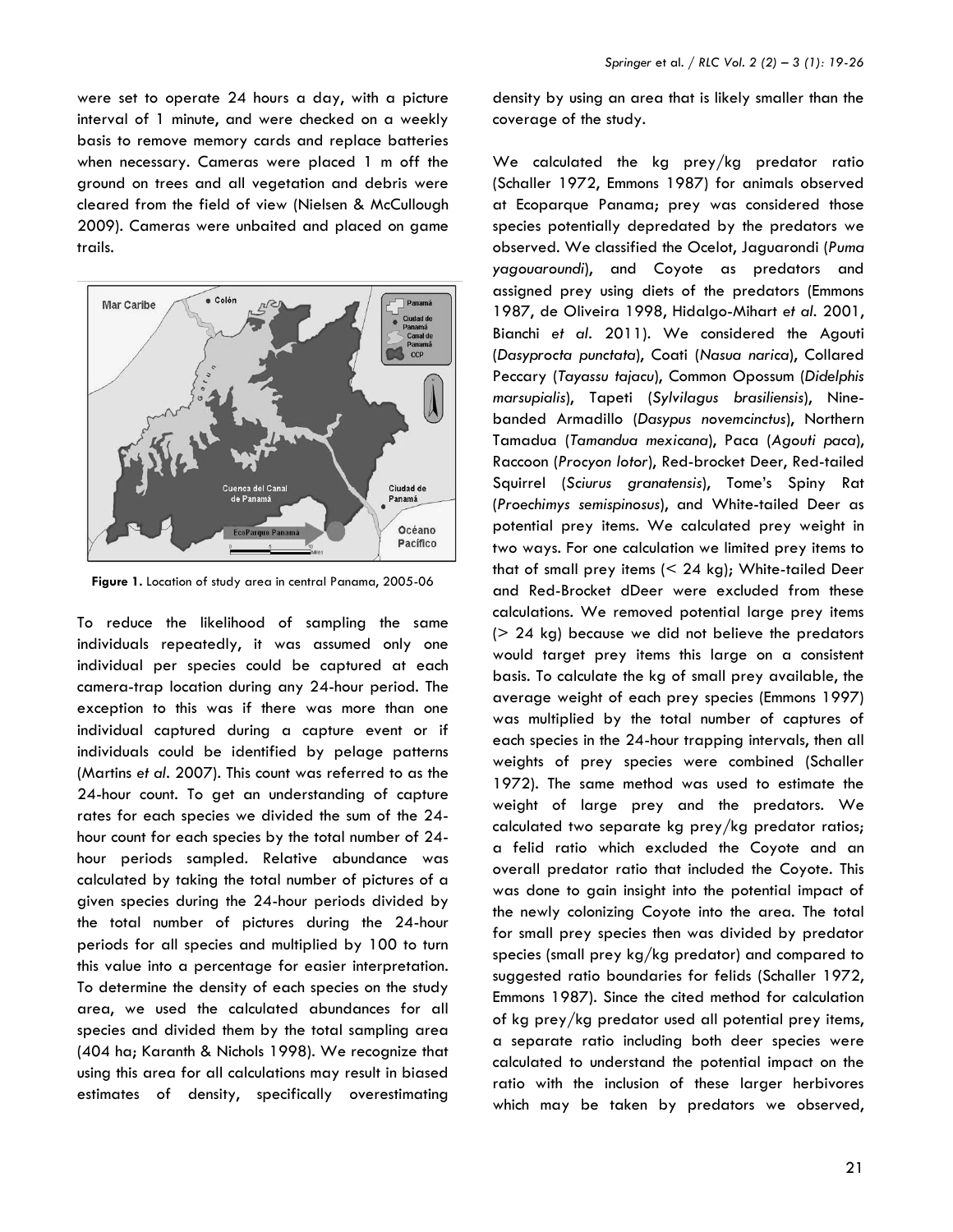especially as fawns (Litvatius & Bartush 1980, Vreeland *et al.* 2004, Rohm *et al.* 2007).

## **Results**

During the five-month period we recorded 221 24 hour photos of 16 mammalian species (Table 1). A total of a 175 images of 11 different small prey species and eight images of three predator species (four coyotes, three ocelots, and one jaguarundi) were documented. White-tailed Deer had a much higher relative abundance (16.9%) than the Red-brocket Deer (0.9%). The density of White-tailed Deer was estimated at 8.9 individuals/km<sup>2</sup> and Red-brocket Deer at 0.5 deer/km2. Relative abundance for the predator species was 1.8%, 1.4%, and 0.5% for the Coyote, Ocelot, and Jaguarundi, respectively. The Coyote had the highest density estimate at 1 coyote/km2, with Ocelot being second highest at 0.7 ocelots/km2, and the Jaguarundi having the lowest density estimate at 0.3 jaguarundi/km2. The ratio of felid predator: small prey was estimated to be 23.6 kg small prey/kg felid predator. When the Coyote was added to the estimate, the result was 9.9 kg small prey/kg predator, showing a decrease of 13.7 kg small prey/kg predator. When the two deer species were included in the calculations, ratios were 60.9 kg prey/kg felid and 25.7 kg prey/kg predator respectively.

**Table1**. Totals of mammal species and their respective relative abundance and capture rates via remote camera survey in central Panama, 2005-06.

| <b>Species</b>          | $301107$ in community and $400000000$<br><b>Common name</b> | Total | 24 h*          | Pics/day | $%$ Rel.ab. |
|-------------------------|-------------------------------------------------------------|-------|----------------|----------|-------------|
| Nasua narica            | Coati                                                       | 51    | 49             | 0.0213   | 22.17       |
| Didelphis marsupialis   | <b>Common Opossum</b>                                       | 9     | 4              | 0.0017   | 1.81        |
| Leopardus pardalis      | Ocelot                                                      | 3     | 3              | 0.0013   | 1.36        |
| Procyon lotor           | Raccoon                                                     |       |                | 0.0004   | 0.45        |
| Dasyprocta punctata     | Agouti                                                      | 125   | 84             | 0.0351   | 38.01       |
| Tamandua mexicana       | Northern Tamandua                                           | 3     | 3              | 0.0013   | 1.36        |
| Odocoileus virginianus  | <b>White-tailed Deer</b>                                    | 65    | 36             | 0.015    | 16.29       |
| Mazama americana        | Red-brocket Deer                                            | 3     | $\overline{2}$ | 0.0008   | 0.90        |
| Tayassu tajacu          | <b>Collared Pecary</b>                                      | 24    | 21             | 0.0087   | 9.50        |
| Agouti paca             | Paca                                                        | 9     | 7              | 0.0029   | 3.17        |
| Sciurus granatensis     | <b>Red-tailed Squirrel</b>                                  |       |                | 0.0004   | 0.45        |
| Dasypus novemcinctus    | Nine-banded Armadillo                                       |       |                | 0.0004   | 0.45        |
| Proechimys semispinosus | Tome's Spiny Rat                                            | 4     | 3              | 0.0013   | 1.36        |
| Canis latrans           | Coyote                                                      | 5     | 4              | 0.0017   | 1.81        |
| Sylvilagus brasiliensis | Tepati                                                      |       |                | 0.0004   | 0.45        |
| Puma yagouarundi        | Jaguarundi                                                  |       |                | 0.0004   | 0.45        |
| <b>TOTAL</b>            |                                                             | 306   | 221            | 0.981    | 1.00        |

\* Number of photos of the total that were uniquely identifiable during any 24-hour period

## **Discussion**

The 16 mammalian species (13 predator species and three prey species) documented during this camera study is similar to other studies in the Neotropics (Trolle 2003, Martins *et al.* 2007). The capture rate (0.10 pictures/day) and predator abundance (3.6%) was also similar to Martins *et al.* (2007), who reported a capture rate of 0.08 pictures/day. They also found a high prey to predator abundance ratio, with a cumulative relative abundance of Puma (*Puma concolor*), Jaguar (*Panthera onca*), and ocelots of 5%.

Relatively few studies have assessed densities of White-tailed Deer in the Neotropics. Estimated ranges of 1.6 - 27.6 deer/km<sup>2</sup> have been found in tropical dry forests in Mexico (Mandujano & Gallina 1995, Conception Lopez-Tellez *et al.* 2007). Our estimate of deer density in central Panama (8.9 individuals/km2) is within this range, and intermediate when compared to the 3-37 deer/km<sup>2</sup> in rural areas of North America (Woolf & Roseberry 1998, Rooney 2001, Winchcombe & Ostfeld 2001).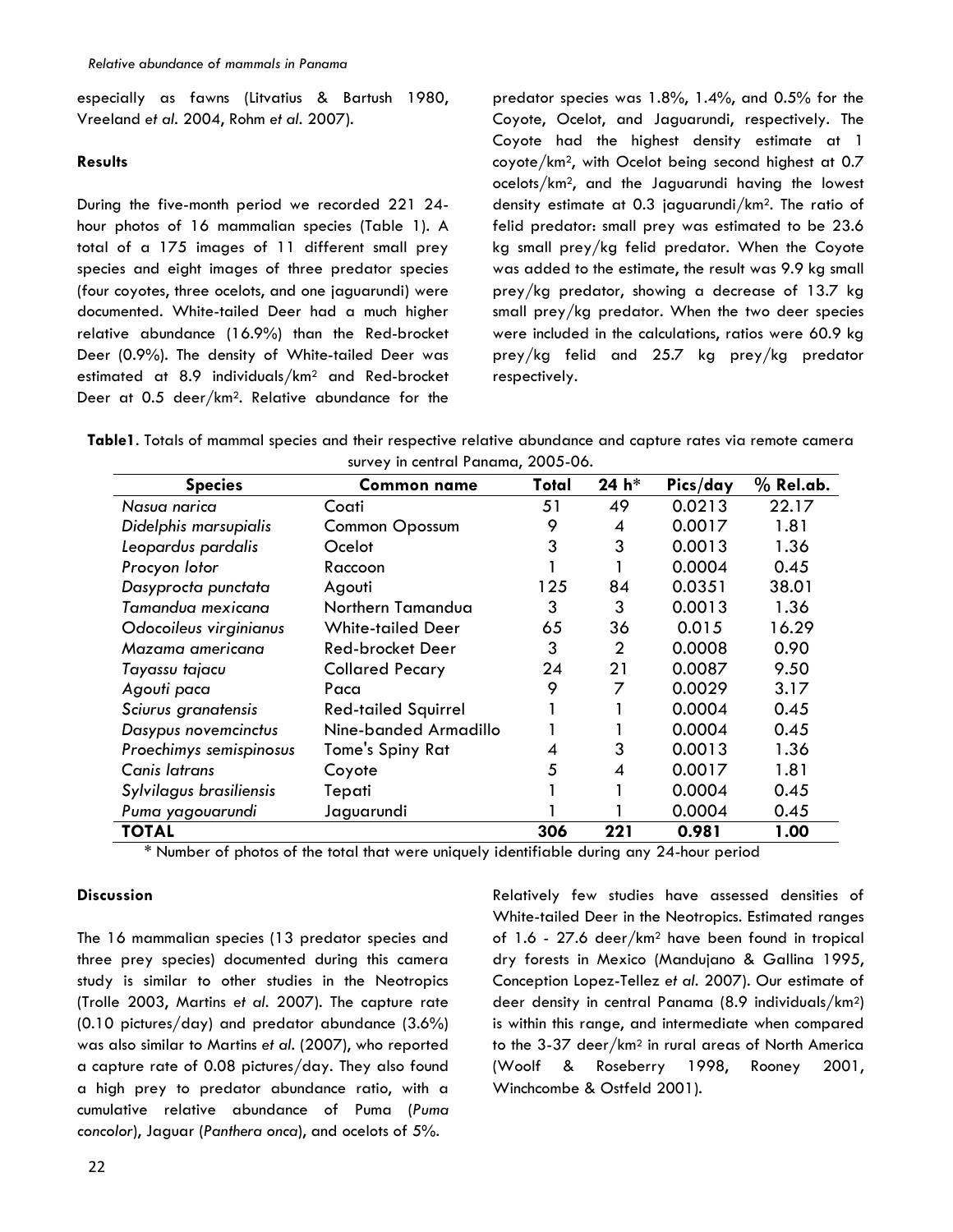Red-brocket Deer is distributed from southern Mexico to northern Argentina with densities commonly estimated at 1/km<sup>2</sup> (Branan & Marchinton 1985, Ojasti 1996). Abundances of the Red-brocket Deer in Bolivia have been cited between 0-7.2 individuals/km<sup>2</sup> but are likely on the lower end of this estimate (Rivero *et al.* 2004). Densities in Peru were 1.1 deer/km<sup>2</sup> in a hunted area and slightly lower in an unhunted area (Hurtado-Gonzales & Bodmer 2004). Our density estimate of 0.49 deer/km<sup>2</sup> corresponds to the lower end of these ranges.

We detected two felid species in our survey, which is slightly fewer than other pertinent camera surveys (Trolle 2003, Martins *et al.* 2007). Our estimate of Ocelot density in central Panama was 0.7 ocelots/km2, which is slightly higher than the estimates of Trolle & Kery (2005) who estimated 0.56 ocelots/km<sup>2</sup> in Brazil. Our estimate is also higher than Lundlow & Sunquist (1987) telemetry study estimate of 0.38 ocelots/km<sup>2</sup> and the estimates of 0.12/ km<sup>2</sup> - 0.25/km<sup>2</sup> of Dillon & Kelly (2008) for Belize. However, our estimate is lower than González-Maya & Cardenal-Porras (2011) estimates of 0.64/ km<sup>2</sup> - 1.02/ km<sup>2</sup> in Costa Rica. Our estimate of 0.3 jaguarundi/km<sup>2</sup> is the only density estimate for the species we could find in the literature; however this estimate is likely high because of previous work suggesting this species has a very large home range (Konecny 1989, Caso 1994).

The use of predator/prey ratios allows for insight into the health of an ecosystem. Schaller (1972) suggested that a healthy ecosystem will have a 94-301 kg prey/kg predator ratio. Although these ratios were created for lions in Africa, the ratios have proved to be equally useful for studies of ocelots, pumas, and jaguars (Emmons 1987). The ratio that we calculated for only felid predators on our study area was 23.6 kg prey/kg felid. When the coyotes were added, the ratio decreased to 9.9 kg prey/kg predator and indicated that our study area had a vastly lower prey biomass than the suggested boundaries. When the two deer species were included in the prey calculations, the ratios were 60.9 kg prey/kg felid and 25.7 kg

#### *Acknowledgements*

prey/kg predator, respectively. Even with the inclusion of much larger prey items, these estimates are still below the suggested range for a healthy ecosystem by Schaller (1972). A shortfall exists in the sampling method used because potential small prey items for the predators in central Panama (i.e., rodents and birds; Emmons 1987) were likely not detected by remote cameras, causing an underestimate in the number of prey available.

The Coyote's presence doubles the number of predators competing for prey in the region and more than doubles the prey:predator ratio. Since the Coyote competes for the same prey base as the felids, and may in fact outcompete them in some instances (Litvaitis & Harrison 1989, Moruzzi *et al.* 2002, Livaitis *et al.* 2006), the newly colonizing Coyote adds another ecosystem dynamic that will affect predator and prey populations. Their extreme adaptability to man given increasing human development may be a possible cause of the expansion of the coyote into Panama (Vaughan 1983, Sosa-Escalante *et al.* 1997). This expansion is likely to continue as development continues throughout Central America. Implications of Coyote presence in the region may be interesting to researchers in the future especially since coyotes are known to prey heavily upon fawns (Litvatius & Bartush 1980, Vreeland *et al.* 2004, and Rohm *et al.* 2007) and therefore may affect deer populations.

### **Conclusions**

We provide preliminary estimates of relative abundance of mammalian wildlife in central Panama. We report a species composition similar to other Neotropical regions, but note the increasing presence of the coyote, which may have profound effects on the ecosystem given the reduction of larger carnivore populations (e.g., puma and jaguar) during the past century (Cougar Management Guidelines Working Group 2005, Paviolo *et al.* 2008). Other researchers may use these initial analyses to focus more intensive studies of predators and prey in Central America.

We thank G. Bauer and the United States Forest Service, International Institute for Tropical Forestry for partial funding for this research. M. McCollough of the United States Fish and Wildlife Service loaned us remote cameras. The Asociación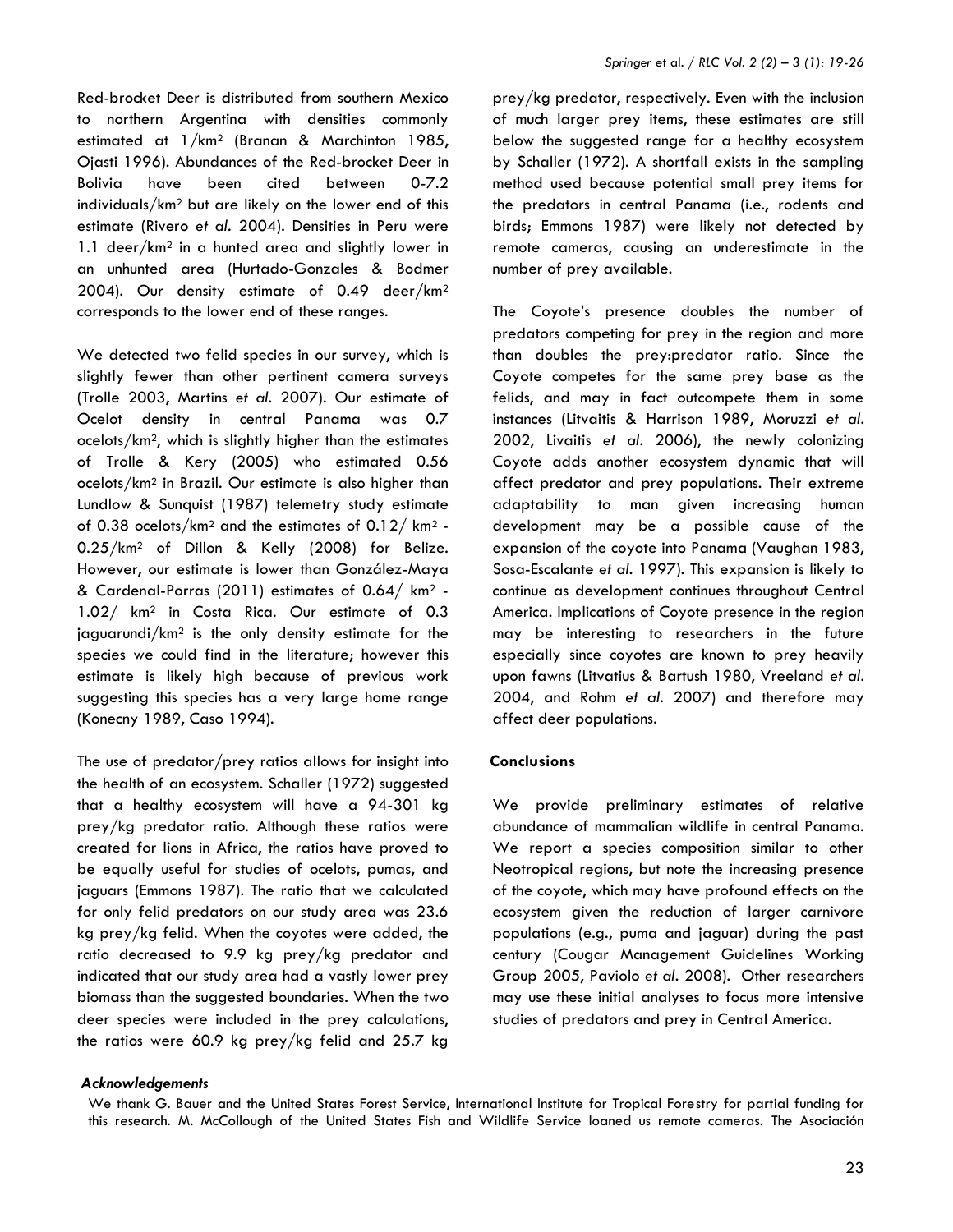Panamericana para la Conservación assisted with camera maintenance. J. Mangun provided helpful comments on an earlier draft of this manuscript. We thank the Department of Forestry, Cooperative Wildlife Research Laboratory, College of Agricultural Sciences, and Graduate School at Southern Illinois University for logistical support. Editor JF Gonzalez-Maya and anonymous reviewers strengthened an earlier draft of this manuscript.

### **Literature cited**

- Asociación Nacional para la Conservación de la Naturaleza (ANCON) & the Nature Conservancy (TNC)-Panamá. 1996. Ecological Survey of US Department of Defense Lands in Panama. Phase III: HOROKO, Empire Range and Balboa West Range. viii+ 274.
- Asquith NM, Wright SJ & Clauss MJ. 1997. Does mammal community composition control recruitment in neotropical forests? Evidence from Panama. Ecology 78: 941-946.
- Bianchi RC, Rosa AF, Gatti A & Mendez SL. 2011. Diet of margay, *Leopardus wiedii,* and jaguarondi, *Puma yagouarondi,* (Carnivora: Felidae) in Atlantic Rainforest, Brazil. Zoologia 28: 127-132.
- Branan WV & Marchinton RL. 1985. Biology of the red brocket deer in Suriname with emphasis on management potential. The Royal Society of New Zealand, Bulletin 22: 41-44.
- Brooks RT. 1996. Assessment of two camera-based systems for monitoring arboreal wildlife. Wildlife Society Bulletin 24: 298-300.
- Carillo E, Wong G & Cuarón AD. 2000. Monitoring mammal populations in Costa Rican protected areas under different hunting restrictions. Conservation Biology 12: 1580-1591.
- Caso A. 1994. Home range and habitat use of three neotropical carnivores in northeast Mexico. Texas A&M University Kingsville, Kingsville TX, USA.
- CITES Secretariat. Convention on the International Trade of Endangered Species of Wild Flora and Fauna, CITES Species Database. Vernier, Switzerland. http://www.cites.org/eng/resources/species (last accessed 24 April 2010).
- Conception López-Tellez M, Mandujano S & Yanes G. 2007. Evaluation of the white-tailed deer population in the tropical forest of the Mixteca Poblano. Acta Zoologica Mexicana Nueva Serie 23: 1-16.
- Cougar Management Guidelines Working Group. 2005. Cougar Management Guidelines. WildFutures. Bainbridge Island, Washington. 137 pp.
- Cutler TL & Swann DE. 1999. Using remote photography in wildlife ecology: a review. Wildlife Society Bulletin 27: 571-581.
- de Oliveira T. G. 1998. *Herpailurus yagouaroundi*. Mammalian Species 578: 1-6.
- Dillon A & Kelly MJ. 2008. Ocelot home range, overlap and density: comparing radio telemetry with camera trapping. Journal of Zoology 275: 391- 398.
- Emmons L. 1987. Comparative Feeding Ecology of Felids in Neotropical Rainforest. Behavioral Ecology and Sociobology 20: 271-283.
- Emmons L. 1997. Neotropical Rainforest Mammals: a field guide (2nd ed). The University of Chicago Press.
- González-Maya JF & Cardenal-Porras J. 2011. Ocelot density in the Caribbean slope of the Talamanca region, Costa Rica. Hystrix the Italian Journal of Mammalogy 22: 355-360.
- Grundel R. 1990. The role of dietary diversity, prey capture sequence and individuality in prey selection by parent mountain chickadees (*Parus gambeli*). Journal of Animal Ecology 59: 959-976.
- Hidalgo-Mihart MG, Cantú-Salazar L, López-González CA, Martínez-Meyer E & González-Romero A. 2001. Coyote (*Canis latrans*) food habits in a tropical deciduous forest of western Mexico. The American Midland Naturalist 146: 210-216.
- Hurtado-Gonzales JL & Bodmer RE. 2004. Assessing the sustainability of brocket deer hunting in the Tamshiyacu-Tahuayo Communal Reserve, northeastern Peru. Biological Conservation 116: 1-7.
- Jacobson HA, Kroll JC, Browning RW, Koerth BH & Conway MH. 1997. Infrared-triggered cameras for censusing white-tailed deer. Wildlife Society Bulletin 25:547-556.
- Karanth KU & Nichols JD. 1998. Estimation of Tiger Densities in India Using Photographic Capture and Recapture. The Ecological Society of America 79: 2852-2862.
- Konecny JM. 1989. Movement patterns and food habits of four sympatric carnivore species in Belize, Central America. Advances in Neotropical Mammalogy pp. 243-264.
- Litvaitis JA & Bartush WS. 1980. Coyote-deer interactions during fawning season in Oklahoma. The Southwestern Naturalist 15: 117-118.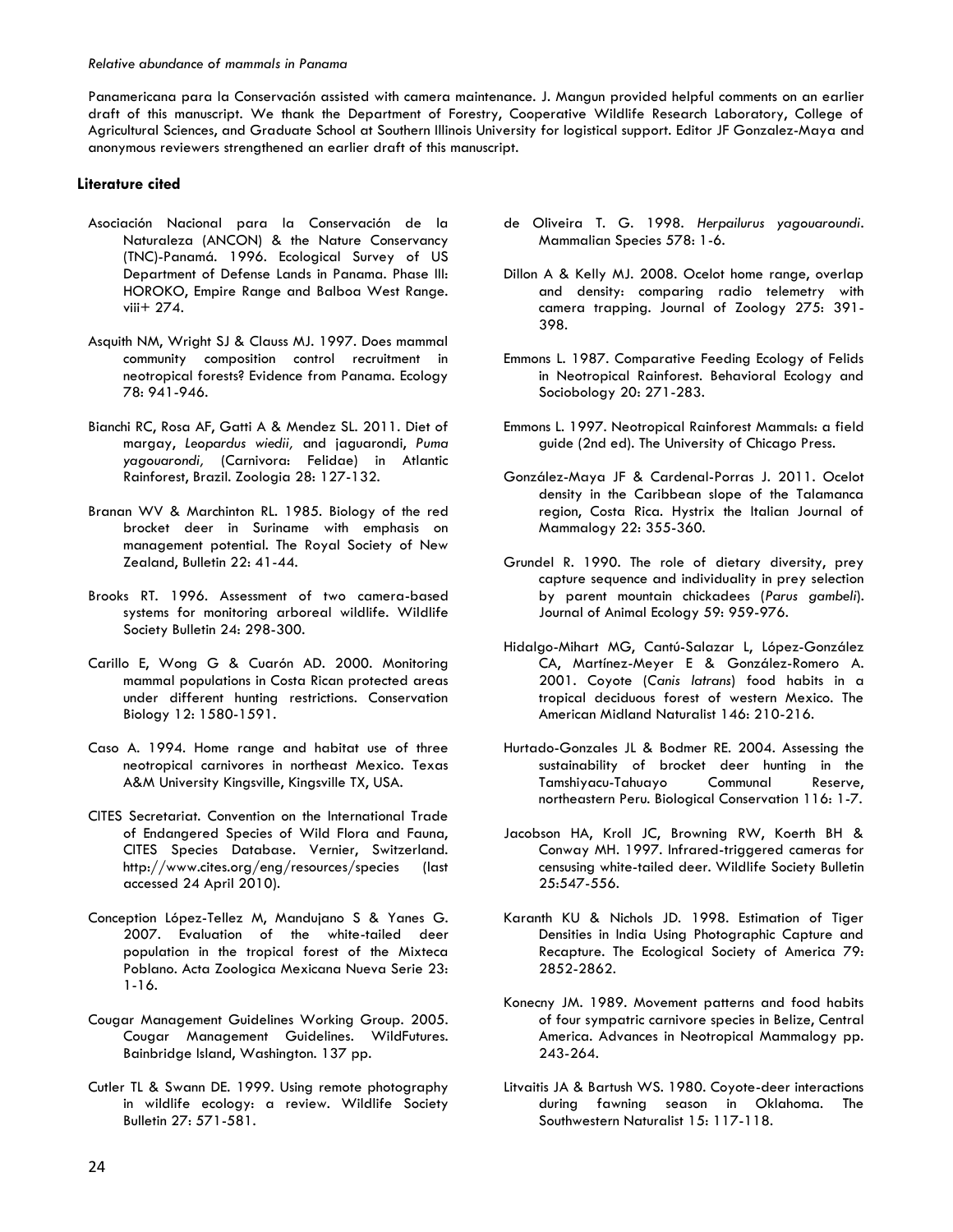- Litvaitis JA & Harrison DJ. 1989. Bobcat-coyote niche relationships during a period of coyote population increase. Canadian Journal of Zoology 67: 1180- 1188.
- Litvaitis JA, Tash JP & Stevens CL. 2006. The rise and fall of bobcats in New Hampshire: relevance of historical harvests to understanding current patterns of distribution and abundance. Biological Conservation 128: 517-528.
- Ludlow ME & Sunquist ME. 1987. Ecology and behavior of ocelots in Venezuela. National Geographic Research 3: 447-461.
- Mandujano S & Gallina S. 1995. Comparison of deer censusing methods in tropical dry forest. Wildlife Society Bulletin 23: 180-186.
- Martins SS, Sanderson JG & Silvia-Junior JS. 2007. Monitoring mammals in the Caxiuana National Forest, Brazil - first results from the Tropical Ecology, Assessment and Monitoring (TEAM) program. Biodiversity Conservation 16: 857 – 870.
- Medellín RA. 1994. Mammal diversity and conservation in the Selva Lacandona, Chiapa, Mexico. Conservation Biology 8: 780-79.
- Moreno JR, Cowie J, Sanz JJ & Williams RR. 1995. Differential response by males and females to brood manipulations in the pied flycatcher: energy expenditure and nestling diet. Journal of Animal Ecology 64:721-732.
- Moruzzi TL, Fuller TK, DeGraaf RM, Brooks RT & Li W. 2002. Assessing remotely triggered cameras for surveying carnivore distribution. Wildlife Society Bulletin 30: 380-386.
- Nielsen CK & McCollough MA. 2009. Considerations on the use of remote cameras to detect Canada lynx in northern Maine. Northeastern Naturalist 16: 153- 157.
- Ojasti J. 1996. Wildlife utilization in Latin America: current situation and prospects for sustainable management. (FAO Conservation Guide -25). Retrieved September 13, 2009, from http://www.fao.org/docrep/T0750Et0750e0n.htm.
- Paviolo A, DeAngelo CD, DiBlanco YE & DiBitetti MS. 2008. Jaguar *Panthera onca* population decline in the Upper Paraná Atlantic Forest of Argentina and Brazil. Oryx 42: 554-561.
- Pierce BM, Bleich VC, Chetkiewicz CB & Wehausen JD. 1998. Timing of feeding bouts of mountain lions. Journal of Mammalogy 79: 222-226.
- Redford KH. 1992. The empty forest. Bioscience 42: 412- 422.
- Rivero K, Rumiz DL & Taber AB. 2004. Estimating brocket deer (*Mazama gouazoubira* and *M. americana*) abundance by dung pellet counts and other indices in seasonal Chiquitano forest habitats of Santa Cruz, Bolivia. European Journal of Wildlife Research 50: 161-167.
- Robinson DW, Robinson TR, Robinson SK & Brawn JD. 2000. Nesting success of understory forest birds in Central Panama. Journal of Avian Biology 31: 151- 164.
- Rohm JH, Nielsen CK & Woolf A. 2007. Survival of whitetailed deer fawns in southern Illinois. Journal of Wildlife Management 71: 851-860.
- Rooney TP. 2001. Deer impacts on forest ecosystems: a North American perspective. Forestry 74: 201-208.
- Sadighi K, DeGraaf RM & Danielson WR. 1995. Experimental use of remotely-triggered cameras to monitor occurance of timber rattlesnakes (*Crotalus horridus*). Herpetological Review 26:189-190.
- Schaller GB. 1972. The Serengeti Lion. University of Chicago Press, Chicago.
- Sosa-Escalante X, Hernández S, Sergovia A & Sánchez-Cordero V. 1997. First record of the coyote, *Canis latrans*, (Carnivora:Canidea) in the Yucatan Peninsula, Mexico. Southwestern Naturalist 42: 494- 495.'
- Soule ME & Kohm KA. 1989. Research priorities for conservation biology. Island Press, Washington D.C., U.S.A.
- Springer MT., Nielsen CK, Carver AD & Correa NJ. 2011. Harpy eagle (*Harpia harpyja*) feeding behavior on a brown-throated three-toed sloth (*Bradypus variegates*). Journal of Raptor Research 45: 100- 103.
- Terborgh J & Wright SJ. 1994. Effects of mammalian herbivores on plant recruitment in two neotropical forests. Ecology 75: 1829-1833.
- Trolle M. 2003. Mammal survey in the southeastern Pantanal, Brazil. Biodiversity and Conservation 12: 823-836.
- Trolle M & Kery M. 2005. Camera-trap study of ocelot and other secretive mammals in the Northern Pantanal. Mammalia 69: 405-412.
- Urquiza-Haas T, Peres CA & Dolman PM. 2009. Regional scale effects of human density and forest disturbance on large-bodied vertebrates throughout the Yucatán Peninsula, Mexico. Biological Conservation 142: 134-148.